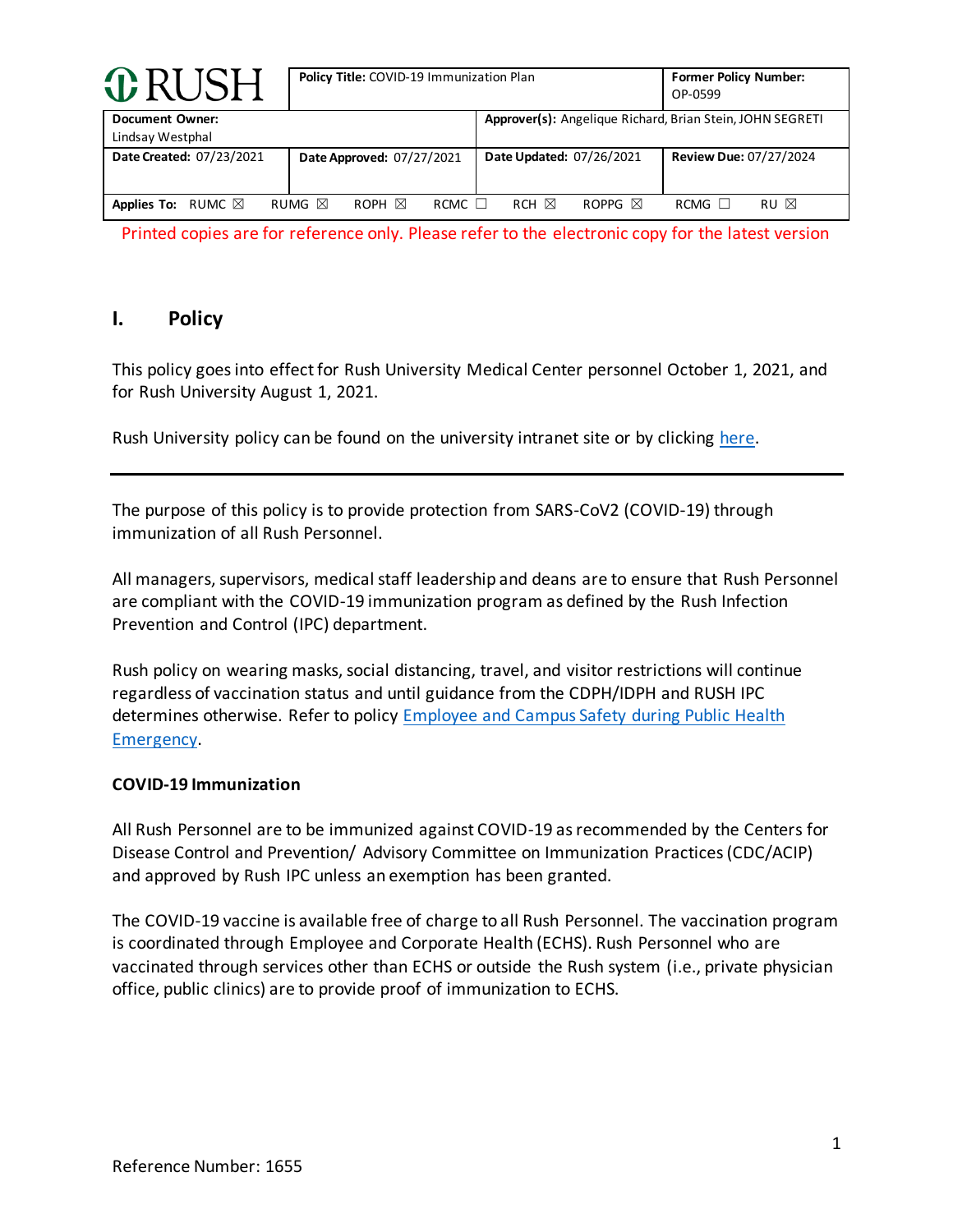| <b>O</b> RUSH                              | Policy Title: COVID-19 Immunization Plan    |                                                           | <b>Former Policy Number:</b><br>OP-0599 |
|--------------------------------------------|---------------------------------------------|-----------------------------------------------------------|-----------------------------------------|
| <b>Document Owner:</b><br>Lindsay Westphal |                                             | Approver(s): Angelique Richard, Brian Stein, JOHN SEGRETI |                                         |
| Date Created: 07/23/2021                   | Date Approved: 07/27/2021                   | Date Updated: 07/26/2021                                  | <b>Review Due: 07/27/2024</b>           |
| <b>Applies To:</b><br>RUMC $\boxtimes$     | RUMG $\boxtimes$<br>ROPH ⊠<br>$RCMC$ $\Box$ | $RCH \times$<br>ROPPG $\boxtimes$                         | RU ⊠<br>$RCMG$ $\Box$                   |

Printed copies are for reference only. Please refer to the electronic copy for the latest version **Exemption Requests**

Any request for an exemption from COVID-19 immunization on the basis of medical or religious beliefs is reviewed by a committee and must be submitted to ECHS. See https://rush.edu/exemption

For Rush University students please follow the university process on exemption.

Rush Personnel who are approved to be exempt from the COVID-19 immunization may be required to abide by additional safety measures per infection control.

#### **Non-Compliance**

Rush Personnel determined not in compliance with this policy will be suspended until compliance is achieved. Employees who fail to comply with this policy within seven days of suspension will be subject to progressive discipline including termination.

### **II. Definitions**

RUSH Personnel: All Rush University Medical Center, Rush Oak Park Hospital, and Rush Copley Medical Center employees, medical staff, Rush University faculty and students, contracted staff, and volunteers.

### **III. Procedure**

See FAQs on the intranet sites for RUMC and RU.

# **IV. Attachments(see upper right corner)**

None

### **V. Related Policies**

Rush Personnel Influenza Immunization Plan